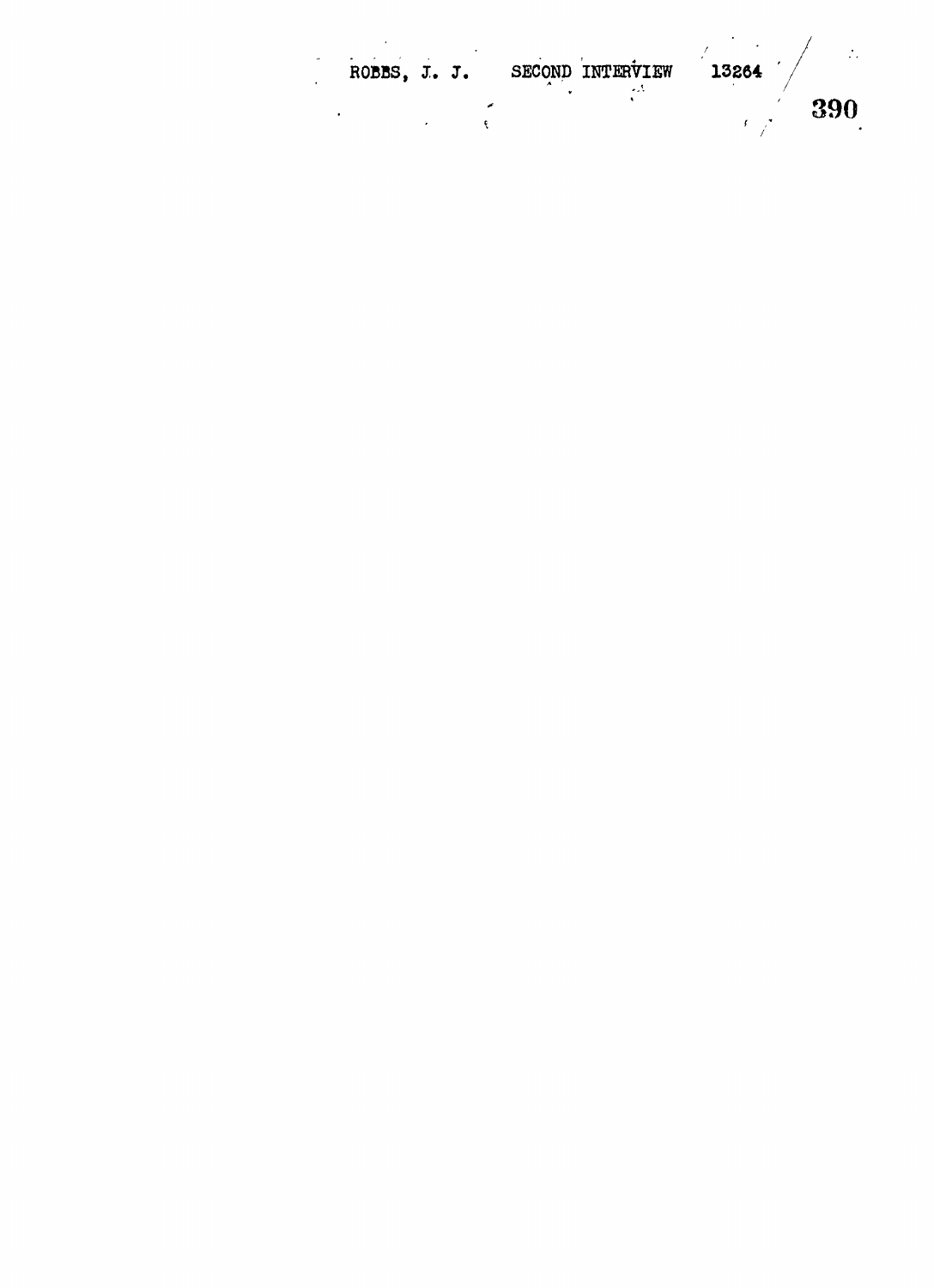|                                                                                   | $-11 -$                                                                                                                                            | / $\texttt{Form D-(S-149)}$ |     |
|-----------------------------------------------------------------------------------|----------------------------------------------------------------------------------------------------------------------------------------------------|-----------------------------|-----|
|                                                                                   | LEGEND & STORY FORM<br>WORKS PROGRESS ADMINISTRATION<br>Indian-Pioncer History Project for Oklahoma                                                |                             | 391 |
| ROBBS, J. J. - SECOND INTERVIEW.<br>Field worker's name                           | Gomer Gower                                                                                                                                        | 13264                       |     |
| This report made on (date)                                                        | $\cdot$ $\cdot$ march 18,                                                                                                                          | $193^{8}$                   |     |
| 1. This legend was.<br>secured from (name)                                        | $J. /J.$ Robbs/                                                                                                                                    |                             |     |
| Address<br>If Indian, give tribe                                                  | Route $i2$ . Poteau, Oklahoma<br>This person is (mare or fumale) white Negro, Indian,                                                              |                             |     |
|                                                                                   | Origin and history of legond or story Lurder of Charles $\vec{q}$ . Wilson<br>$o_j$ a renegade negro, Jack/Crow, on August 6th, 1884, in which the |                             |     |
| and thus be tried by tribal law.                                                  | marderer made an unsuccessful effort to prove his Indian parentage                                                                                 |                             |     |
| 3. Write out the legend or story as completely as possible. Use blank<br>attached | shests nd attach firmly to this form. Number of sheets                                                                                             |                             |     |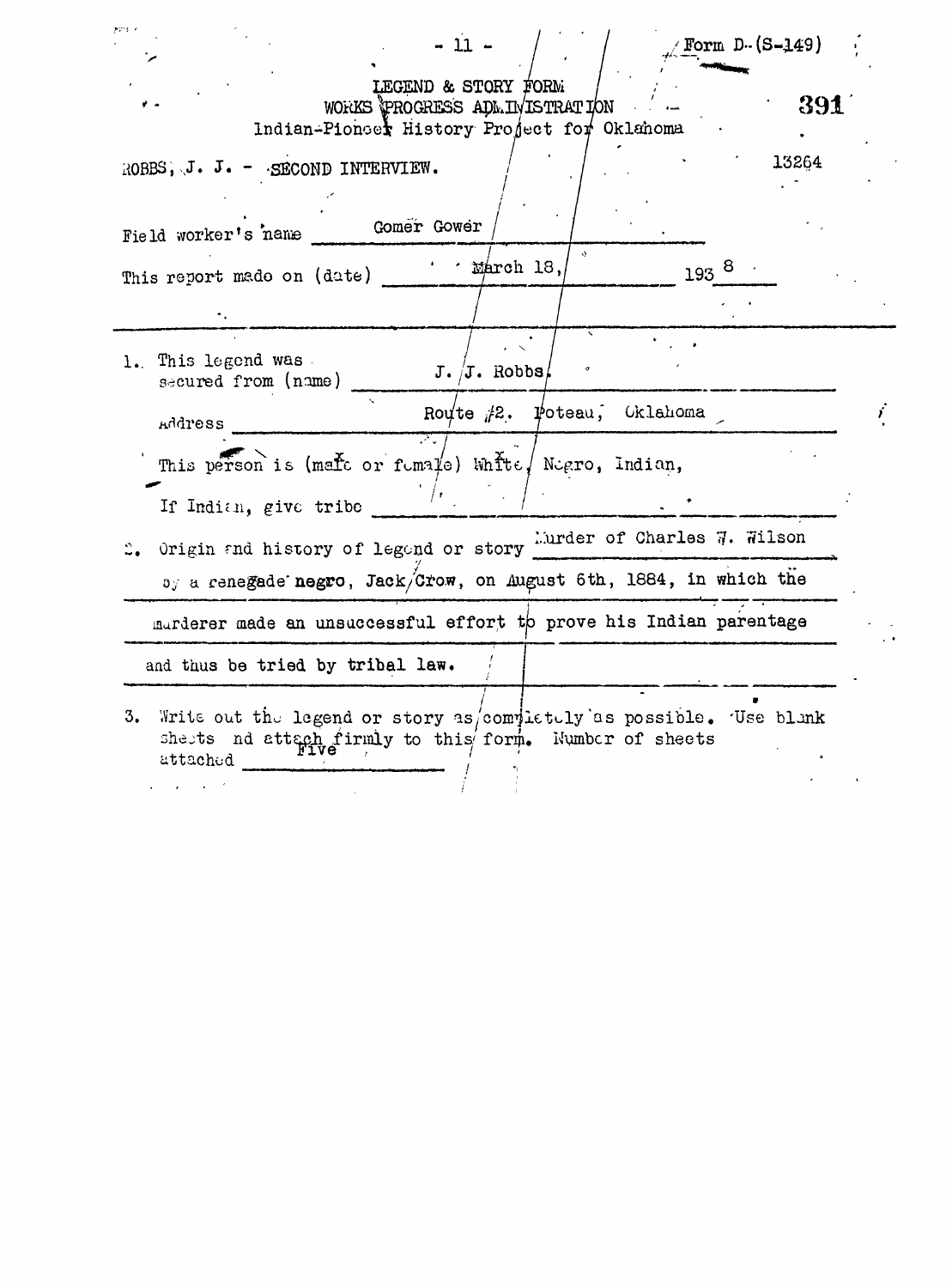ROBBS', J. J. -  $S_F K_{\text{F}}$  INTERVIEW.  $\qquad \qquad$  13264

Gower, Gomer - Investigator. Indian Pioneer History - S-149. March 18, 1938, / /

> Interview with J. J. Robbs. Poteau, Oklahoma.

THE MURDER OF CHARLES  $N$ . WILSON A CHOCTAW Gilmore, Oklahoma.

 $***$ 

' • \*\*\*

A yery heated campaign, was in progress in the Summer of 1884, in Sugar Loaf County, Choctaw Nation, in which, among other candidates for various other offices, Bob Benton, a Choctaw, was pitted against Charles W. Wilson, another Choctaw, for the office of sheriff of Sugar Loaf County.

On August 5th, of that year, citizens of Sugar Loaf Jounty met at the old County Court House which was located near Summerfield, in what is now LeFlore County, to hear the candidates for office extol their own virtues and particular fitness, for the office to which they aspired and, is the contract of the contract of the contract of the contract of the contract of the contract of the contract of the contract of the contract of the contract of the contract of the contract of the contract of the contra incidentally, to bring up as many charges, true or untrue, as possible against their respective opponents. On that occasion, charges and counter-charges were hurled back and  $\bullet \qquad \bullet \qquad \qquad$ • forth between the contending parties' much after the fashion of ambitious candidates for office, of today. Whisky flowed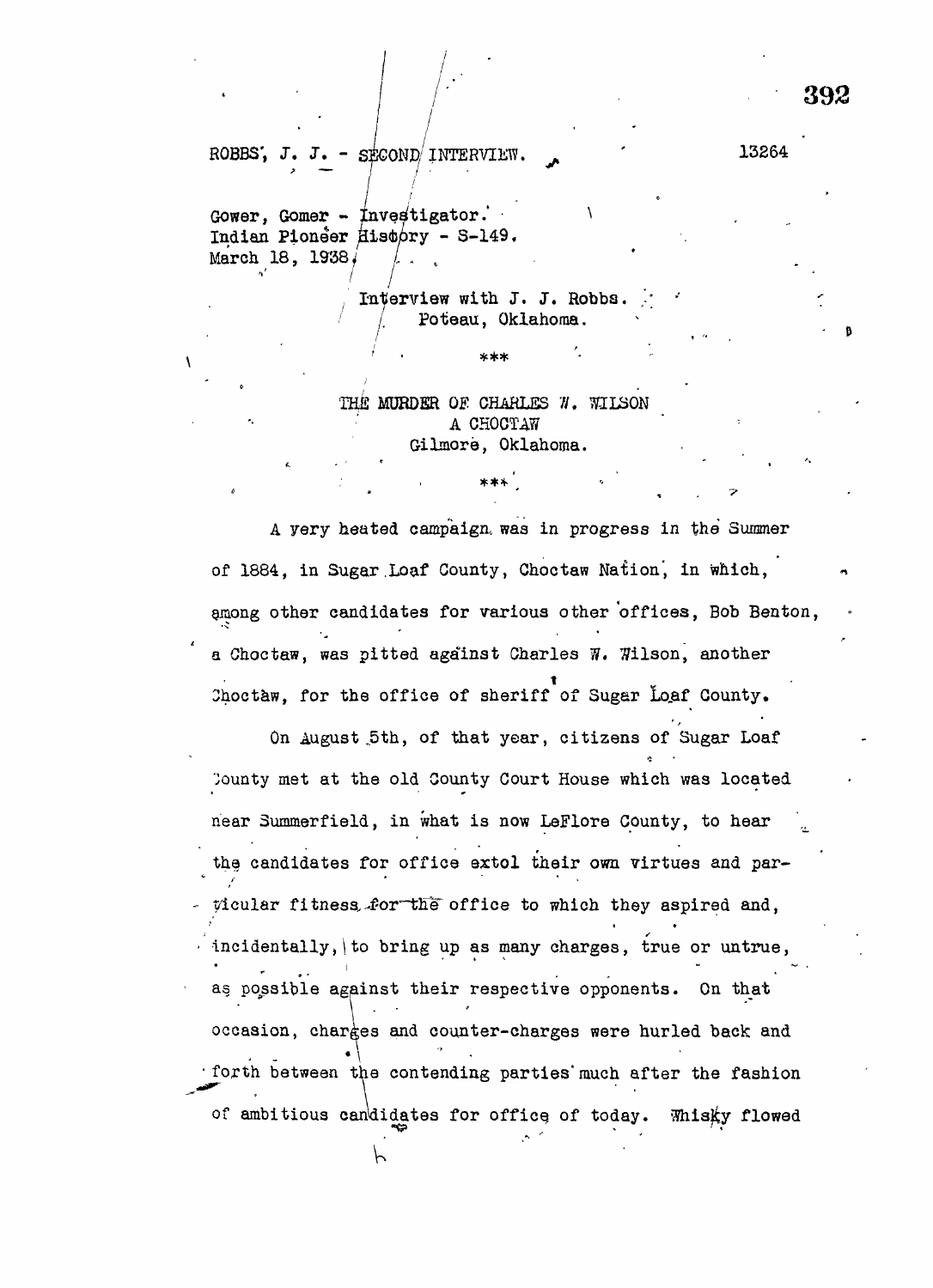ROBBS,  $J$ ,  $J$ , - SECOND INTERVIEW.

freely at that gathering and this fact, doubtless, caused ultra enthusiastic admerents of a speaker to throw their, hats up- into the air and whoop with delight when a particularly bitter denunciation of an opponent was made, adding to the chagrin of those against whom it was hurled.

 $^*$  "  $^*$  "  $^*$  "  $^*$ 

—ä—<br>—

Wilson and Benton both attended this meeting and each addressed the gathering in his turn. The friends and followers of Wilson were more numerous than were the friends of Benton and their shouts to Wilson to "pour it on him" while he was attacking.Benton served to prod him on to the point where his attacks were exasperating and humiliating  $\overline{a}$ to Senton and his followers. However, since the avowed followers of Wilson were superior in number, Benton and his followers were forced to accept the abuse and submit as gracefully as possible.

Came evening. Benton and his overwhelmed band of followers departed for their, several homes, while Wilson and his band remained and entered upon an orgy of drinking in celebration of the supposedly good showing made against. Benton. This orgy lasted throughout the night. Both the principal characters lived in the same gen-

eral direction from the scene of the gathering at the Court eral direction from the scene cf the gathering at the gathering at the gathering at the gathering at the Court

13264

393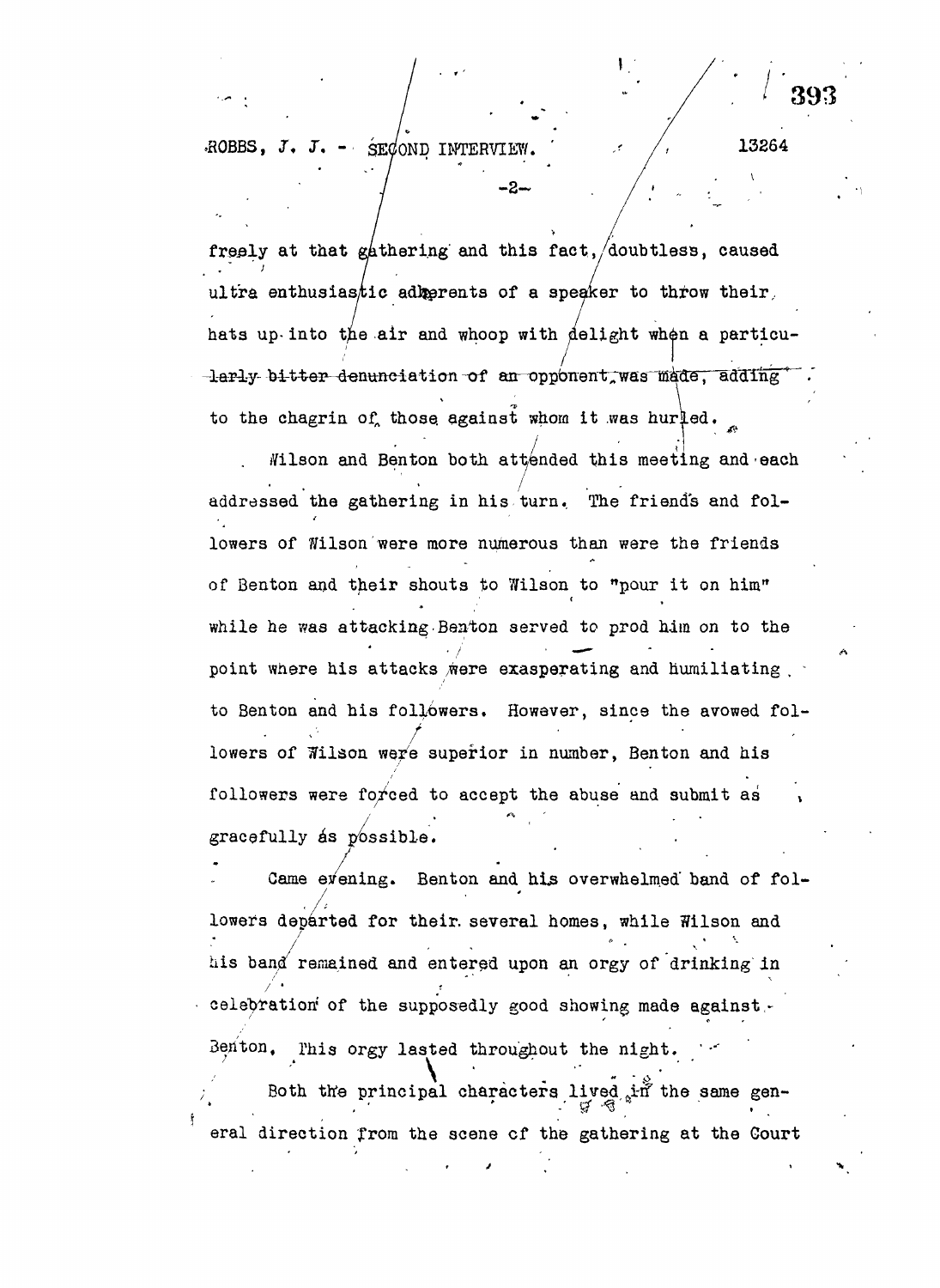SECOND INTERVIEW. 13264

House, and not far distant from one another. Benton, in company with a negro, whose name was Jack Crow, was astir . early on the following morning and, designedly or not, met Wilson when he was returning to this home alone after spending the night at the Court-House with his bibulous friends. Benton approached Wilson and asked "What office are you running for now, Charlie?" I Wilson, seemingly divining the . question was asked in a spirit.of derision, replied, "Bob  $\cdot$  let's forget it, it was all just a drunken spree". Whereupon, Benton jerked out his six-shooter and shot Jilson. Wilson was not so badly injured as to prevent him from leaping from his horse and grasping the  $six$ -shooter with which he had been shot. Thile the two men were struggling for possession of the pistol, it was alleged the negro, Jack Crow, to careful aim with a Winchester rifle and shot and killed Wilson. Benton and the negro mounted their horses and rode away, leaving the body of Wilson lying near the road. This occurred within about one mile of the home of Adam Morris where Mr. Robbs was a guest at the time. These two men were out in the yard'enjoying the ample shade which f  $/$ the large oak trees which surrounded the home afforded. . Thile they were thus enjoying the cool shade of the trees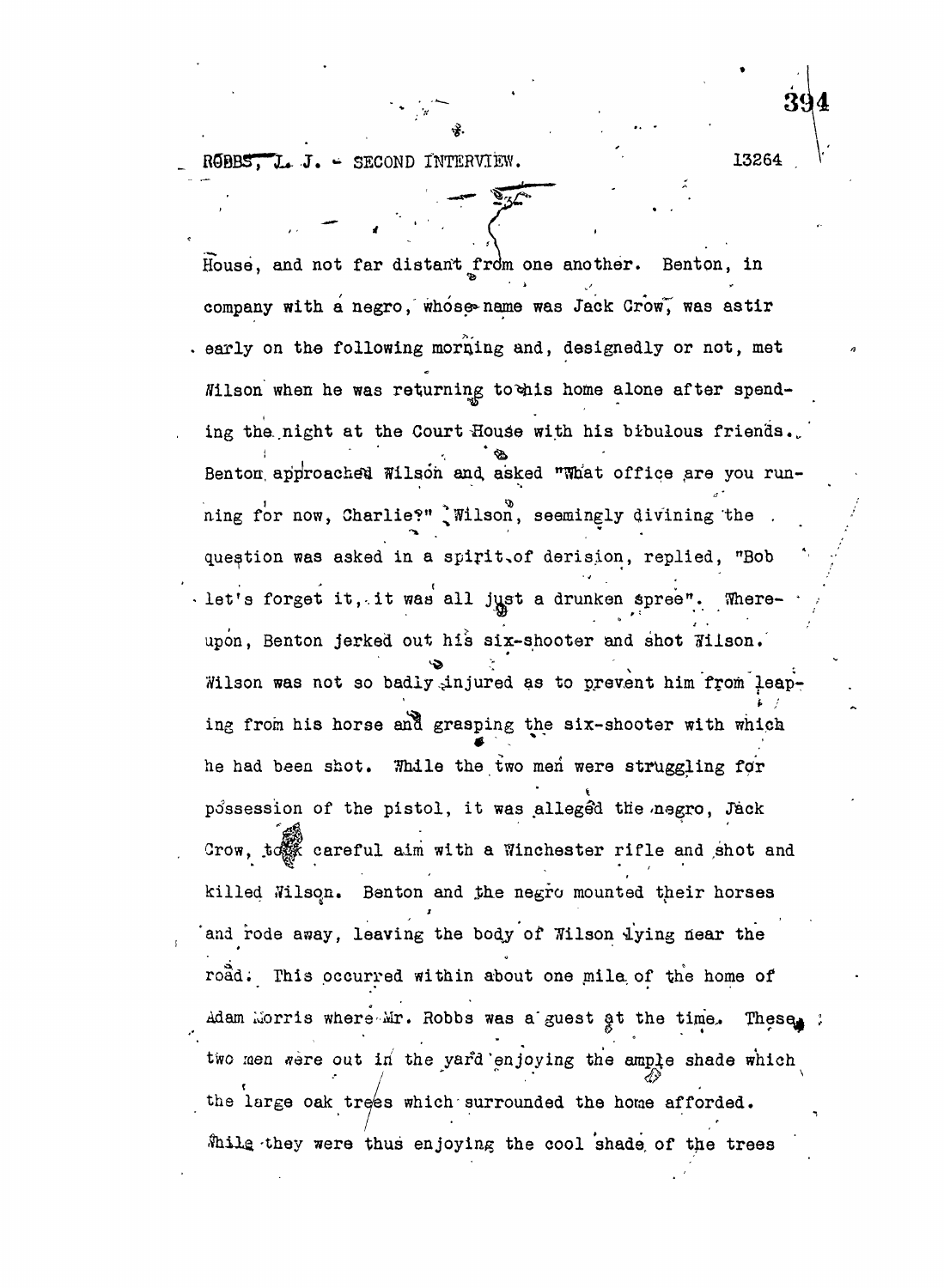on that hot and sultry August morning, Morris observed a riderless horse, but bridled and saddled, approaching along riderless horse, but bridled and saddled, approaching along  $\mathbf{r}_\mathbf{a}$ comes Charlie Wilson in the Charlie Wilson in the Charlie got, drunk and . I guess discussed in the Charlie go<br>The Charlie got, drunk and . I guess discussed in the Charlie got, drunk and . I guess discussed in the Charli fell off him". Shortly afterward, a boy came running up fell off him". Shor.tly afterward, a boy came running up. come and in a breathless and excited way told of having seen Wilson lying in the road  $x$  dead. He also told of having seen  $\mathcal{L}^{\text{max}}$  in  $\mathcal{L}^{\text{max}}$  in  $\mathcal{L}^{\text{max}}$  in  $\mathcal{L}^{\text{max}}$  seen to told of haying seen to to A runner was immediately sent to notify Wilson's wife and  $\mathcal{A}$  runner wa $\mathcal{A}$  immediately sent to- notify TJilson's wife  $\mathcal{A}$ others in the community and in due time the body of Wilson others in the cofi^unity and. in due time the body of.Wilson , was taken to his home, near what is now Gilmore, and buried:  $\omega$ in the Vaughn Cemetery on August 7th, 1884.

in the Vaughn Cemetery on August 7th, 1884. filson's friends lost little time in bringing to just- $\mathbb{R}^n$  is friends lost little time. In bringing to just-little time.in bringing to just-little time. for his untimely death.  $\int_{\gamma}$  $\sum_{i=1}^{n}$ i?he' negro, Jack Crow, was haled before Judge Parker, Judge / of the United States Court at Fort Smith, a court which had jurisdiction in all criminal cases arising in the Indian Territory, in which non-citizens were involved.

Crow, the negro, was a man of unsavory reputation.  $\mathcal A$ t is said that his services as a killer were for sale/ at  $^{\circ}$  . / any time. It is thought that many of the more promin/ent

 $\blacktriangleright$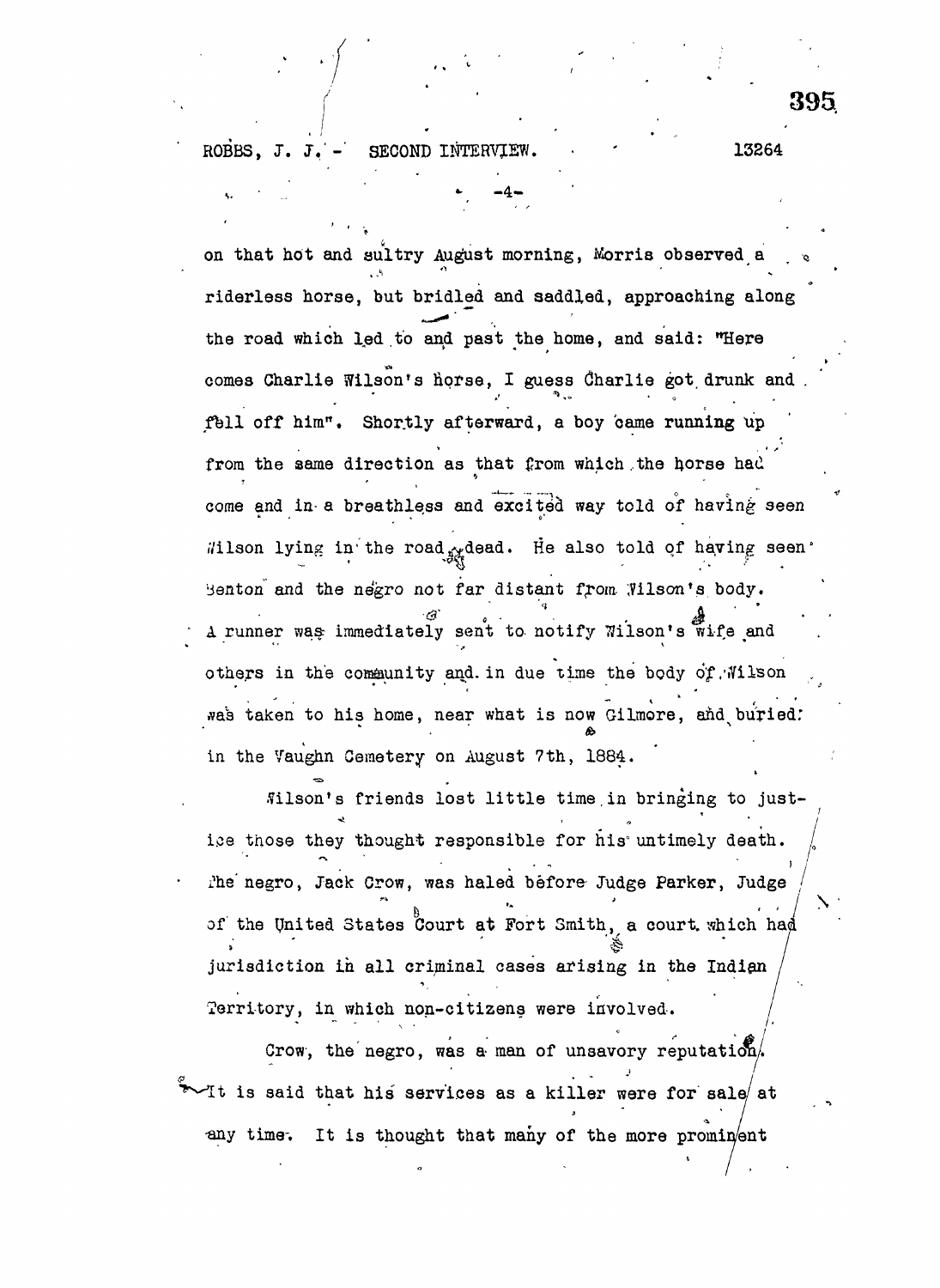ROBBS, J. J. - SECOND INTERVIEW. 13264

Indians used"him as a means of disposing of a supposed enemy. For that reason, he was fegarded with suspicion by all the law-abiding citizens. At his trial for the murder of Wilson, it was disclosed that many of his friends, some of whom, perhaps, had used him in the accomplishment of murderous designs, made an effort to challenge the jurisdiction of the federal court upon .the grounds that he had Indian blood coursing through his veins and therefore should be tried before the tribal court. One prominent Choctaw went , 4 0 so far as to testify that he himself was the father of Crow so far as to testify the father of  $\mathcal{A}_\mathcal{A}$  that he himself was the father of  $\mathcal{A}_\mathcal{A}$ and that his mother was a negro. Judge Parker, Judge of and that his mother was a negro. Judge Parker, Judge of the Federal Court, very properly held that the mere fact  $\frac{1}{\alpha}$  the mere factor  $\frac{1}{\alpha}$  that the mere factor  $\frac{1}{\alpha}$ that a man had had carnal knowledge of a woman, black, white that a man had had carnal knowledge of a woman, black, white or Indian, in no way\*qualified him to testify as to the paternal parentage of a child subsequently born of that woman.  $A = \frac{1}{2} \sum_{i=1}^{n} \frac{1}{i} \sum_{j=1}^{n} \frac{1}{j} \sum_{j=1}^{n} \frac{1}{j} \sum_{j=1}^{n} \frac{1}{j} \sum_{j=1}^{n} \frac{1}{j} \sum_{j=1}^{n} \frac{1}{j} \sum_{j=1}^{n} \frac{1}{j} \sum_{j=1}^{n} \frac{1}{j} \sum_{j=1}^{n} \frac{1}{j} \sum_{j=1}^{n} \frac{1}{j} \sum_{j=1}^{n} \frac{1}{j} \sum_{j=1}^{n} \frac{1}{j} \sum_{j=1}$ father". It may be said-with equal truth "It is a wise father who .knows his own child". The astute Judge Parker gave ready cognizance to these truths and refused to relinquish jurisdiction of the murder-case to the Choctaw tribal  $\frac{1}{2}$  court  $\frac{1}{2}$  at account.

-5-

The Judge, proceeded with the trial of the-xsase and the-xsase and the-xsase and the-xsase and the-xsase and the-xsase and the-xsase and the-xsase and the-xsase and the-xsase and the-xsase and the-xsase and the-xsase and t